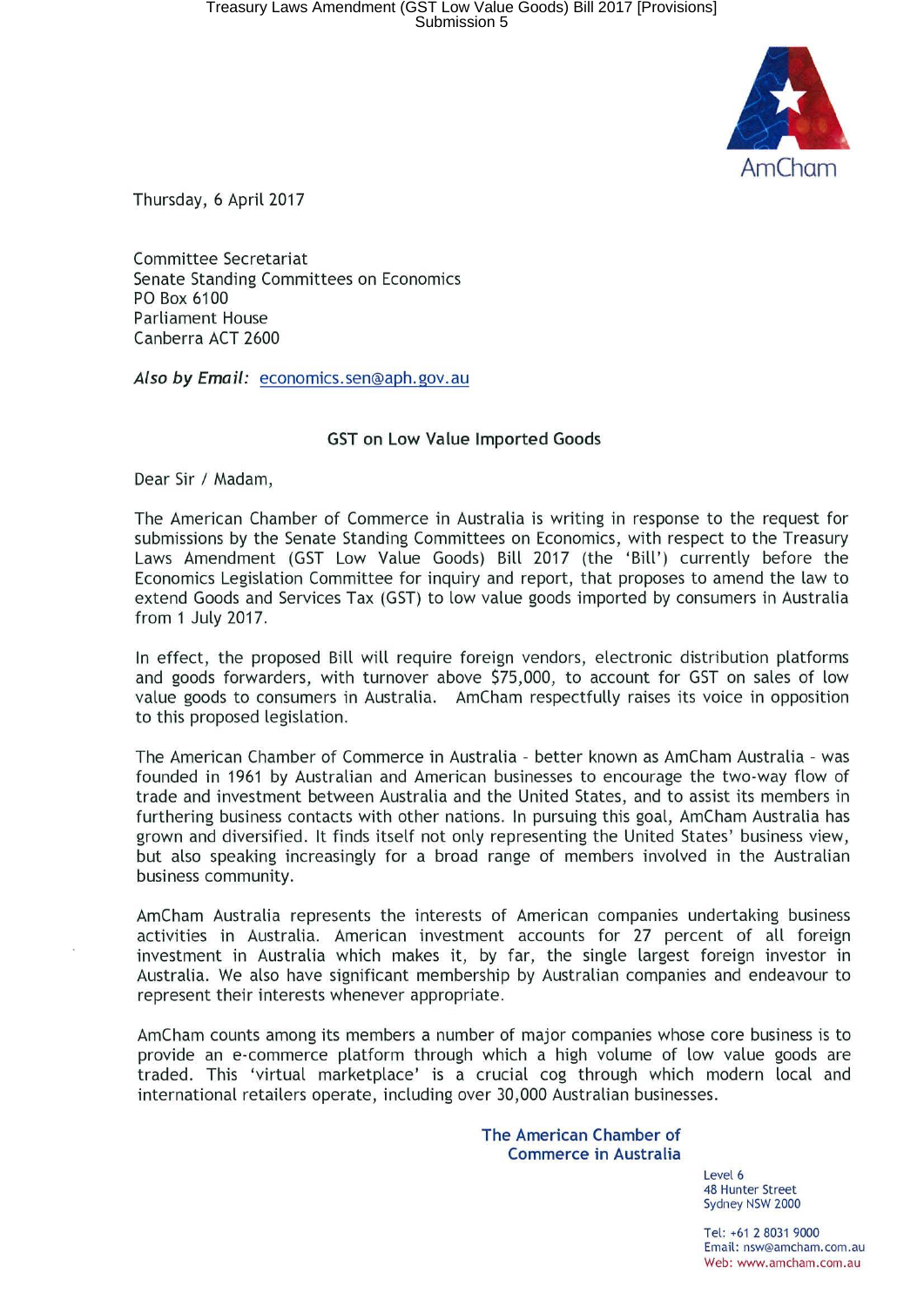By treating an electronic distribution platform (EDP) as a supplier, this Bill not only makes **it**  more difficult for companies to do business with overseas markets, but also limits Australian consumer choice and hinders consumers from accessing the most competitive customeroriented services available. This is fundamentally inconsistent with the Government's stated pro-growth, pro-opportunity agenda.

The United States is Australia's second largest source of imports, and is projected to remain so over the coming decade. EDPs are one of the many mechanisms that help facilitate trade with crucial economic partners such as the US. Imposing GST on low value imported goods acts as a disincentive for some foreign companies to do business with Australia. Furthermore, it unfairly targets third-party e-commerce platforms with a presence **in**  Australia, and is not explicit **in** terms of how compliance will be enforced and who is responsible for collecting GST under this new arrangement. From AmCham's perspective, a 'race to the bottom' on taxing imports is in no country's economic interest, and is detrimental to the entire global trade regime.

**In** summary, AmCham wishes to put forward the following points regarding this Bill:

- o Our members view the proposed law as anti-consumer and anti-free trade in nature, and as not being consistent with the Government's pro-growth innovation agenda.
- o It misunderstands the fundamental nature of the digital economy and eCommerce.
- o It would be unprecedented in its scope, and it could open the way for other jurisdictions to follow suit, subjecting Australian businesses to reciprocal domestic taxes in foreign markets.
- o Some foreign businesses may be forced to reconsider doing business **in** Australia, thereby impacting competition and consumer choice.
- o The costs of implementing and policing such an initiative are likely to be higher than the actual revenues raised.

It is interesting to note that this proposed lowering of the threshold for the collection of GST on e-imports into Australia runs exactly counter to the trend in other major trading partner jurisdictions, e.g. the United States, where the threshold for duty collection on imports is being raised. We recommend that the Senate fully explore and understand why these trading partners are reaching the opposite conclusion on the same issue.

o Such a law is impractical as there is little way to ensure the monies paid are voluntarily remitted to the Australian Taxation Office.